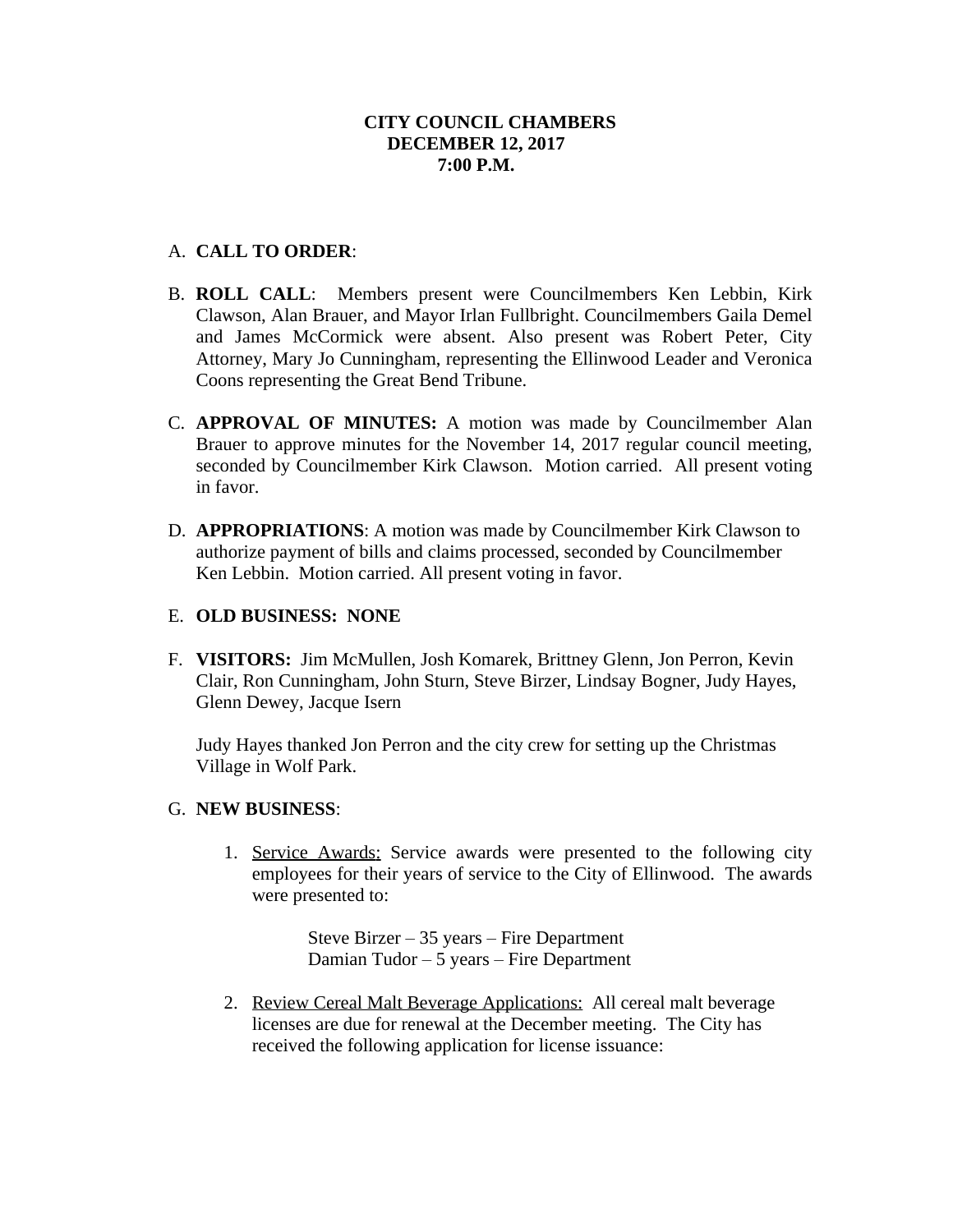**General Retailer Container Retailer**

Annie Mae's Ellinwood Family Foods Kansas Sidewinders MC H & T Stop 2 Shop, Inc. Pop N Shop Zip Stop Casey's General Store

A motion was made by Councilmember Ken Lebbin to approve the cereal malt beverage applications and issue licenses for the applicants presented above for 2018, seconded by Councilmember Kirk Clawson. Motion carried. All present voting in favor.

- 3. Ellinwood Chamber of Commerce Request: Jacque Isern and Lindsay Bogner representing the Ellinwood Chamber of Commerce were present to discuss new and updated brochures promoting Ellinwood. They would like to use booklet style brochures to be used for economic development and would be distributed to potential new businesses and residents. The brochures would list city and local resources, gas stations, hotels, churches, restaurants, shopping, festivals and annual events and possibly a coupon section. The proposed size would be 4" x 9". The online cost for 2500 twenty-eight page booklet style brochures would be \$2500 including shipping and the cost to use a local vendor would be \$3749. They explained they will form a committee to determine content of the brochure, quantity needed etc. and would like to develop a two to three year update program. Council requested the Chamber to see what funding they can obtain and then return with a funding request at a future meeting.
- 4. Update on Aerial Photography: Staff explained the state is acquiring new aerial imagery for the NG911 project and it is being done at a 1-foot resolution. The contracting company is offering counties an opportunity to acquire higher resolution imagery, 3" imagery, as part of the flight contract. The county in turn is offering this higher resolution imagery to cities and request the cities to share in the cost. The 3" imagery would allow location of infrastructure, curbs, manholes, hydrants, utility boxes, etc. The City of Ellinwood share for the 3" resolution would by \$1,984.12

A motion was made by Councilmember Alan Brauer to approve the updated aerial photography at a cost of \$1,984.12, seconded by Councilmember Kirk Clawson. Motion carried. All present voting in favor.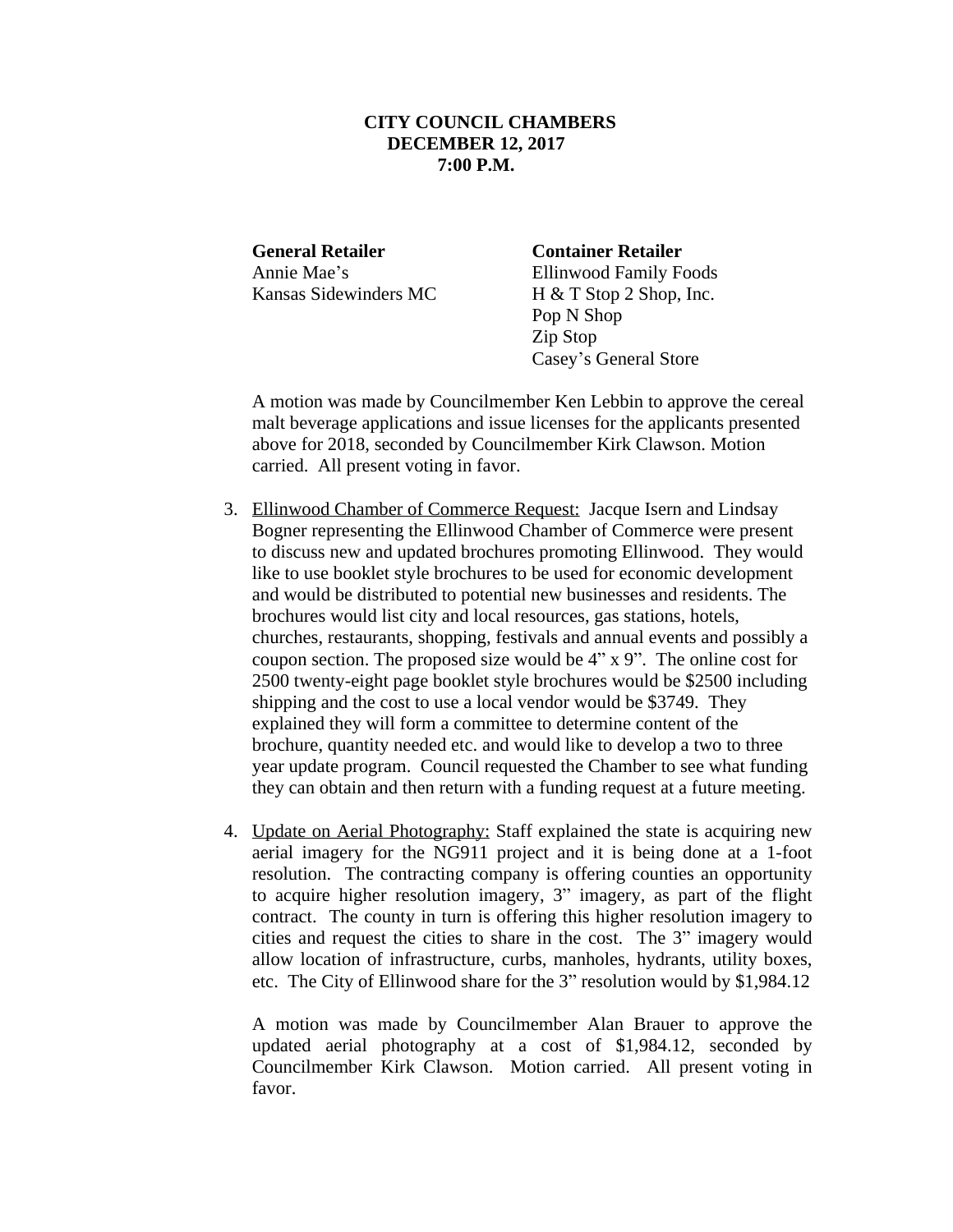5. Street Sealing Bid: Staff explained that in the past the City has chip sealed approximately one-third of the asphalt streets every year, however this was suspended for several years due to budget constraints. In 2016 the City chip sealed approximately 40,000 square yards of streets. There is approximately 55,673 square yards of street remaining to be sealed. At the August 2017 city council meeting, quotes were presented, however the consensus of the council was to table the issue and review it closer to the end of the budget year. Presented to council were quotes received from B & H Paving, Inc. to chip seal the City's remaining streets:

> Chip seal – 30,000 sq. yards @ \$1.94 per sq. yard - \$58,200 Chip seal – 55,673 sq. yards @ \$1.69 per sq. yard - \$94,087

A motion was made by Councilmember Ken Lebbin to approve the street sealing quote from B & H Paving, Inc. in the amount of \$94,087 to chip seal 55,673 square yards of city streets, seconded by Councilmember Kirk Clawson. Motion carried. All present voting in favor.

6. Tractor/Backhoe Bids: Presented to council were bids received for the purchase of a new backhoe, which was included as part of the bond issue. Staff explained price increases are expected in the new year, therefore staff requests council to consider approving the purchase in 2017. Bid requests were sent out to three vendors. The bid specifications included a grapple and fork lift attachment. Staff received the following bids:

| Victor L Phillips Construction Equipment | \$125,950 |
|------------------------------------------|-----------|
| John Deere                               | 118,200   |

Staff would prefer the John Deere backhoe because Murphy Tractor has a service shop in Great Bend. Staff would also recommend the additional \$990 to extend the warranty to seven years. Estimated delivery would be mid to late February.

A motion was made by Councilmember Kirk Clawson to approve the bid from John Deere in the amount of \$119,190 including the extension of the warranty to 7 years, seconded by Councilmember Alan Brauer. Motion carried. All present voting in favor.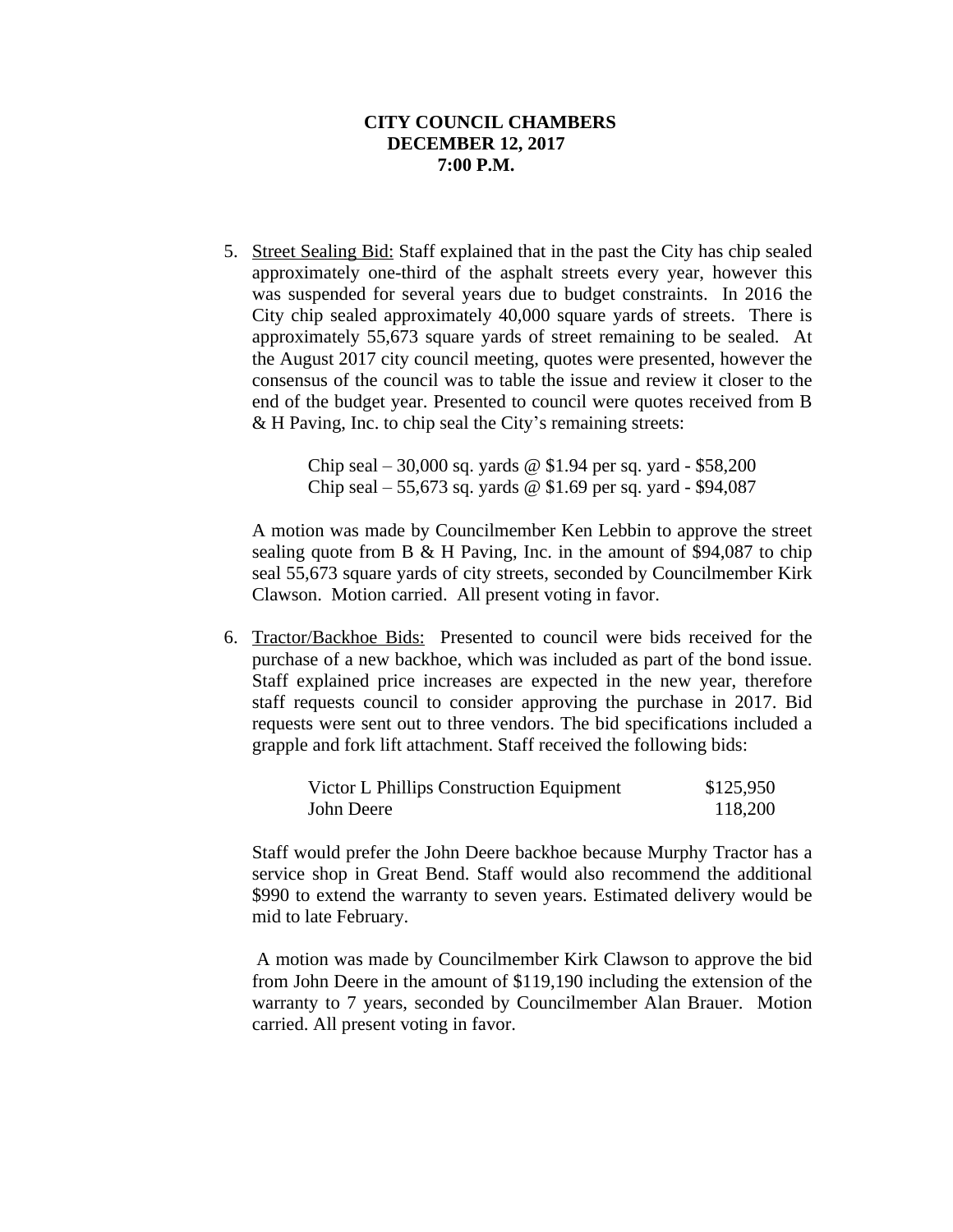7. Discussion of Net Metering Base Rate: Staff explained earlier this year city council approved several ordinances relating to the standards and regulations of customer owned renewable energy generation and Net Metering/Parallel Generation.

Staff explained various issues which the city faces when renewable energy is utilized by city customers. As renewable energy such as solar power becomes popular among customers, the city should insure that all customers, including renewable energy customers, pay an appropriate amount to cover the fixed costs to maintain and operate the electric infrastructure. In order to do so, the rate structure of the electric utility should be reviewed.

Staff's initial recommendation for council to consider would be to raise the customer base charge from \$4.50 to \$10 and the base charge for solar customers to \$20. Several factors weigh in the calculation of fixed costs getting power to residential and commercial customers. This information was presented to council to begin the discussion of base charges. This issue was tabled and will be addressed again in a future meeting.

# H. **REPORTS**:

- 1. Municipal Court Report: Presented to Council was the Municipal Court Report for November, 2017.
- 2. Utilities Production Report: Presented to Council was the Utilities Production Report.
- 3. Staff Reports:
	- a) Staff reported Michael Yagel has revoked his offer on the airport office
	- b) Staff reported the Attorney General Office has approved Neighborhood Revitalization Plan
	- c) Staff reported that Joel with EBH said the projects for the bond issue could possibly be ready to bid in January with possible approval at the February meeting.
	- d) Staff gave an update on the KDOT project and said striping has begun on East Santa Fe and the highway east of the stoplight may be open within the week.